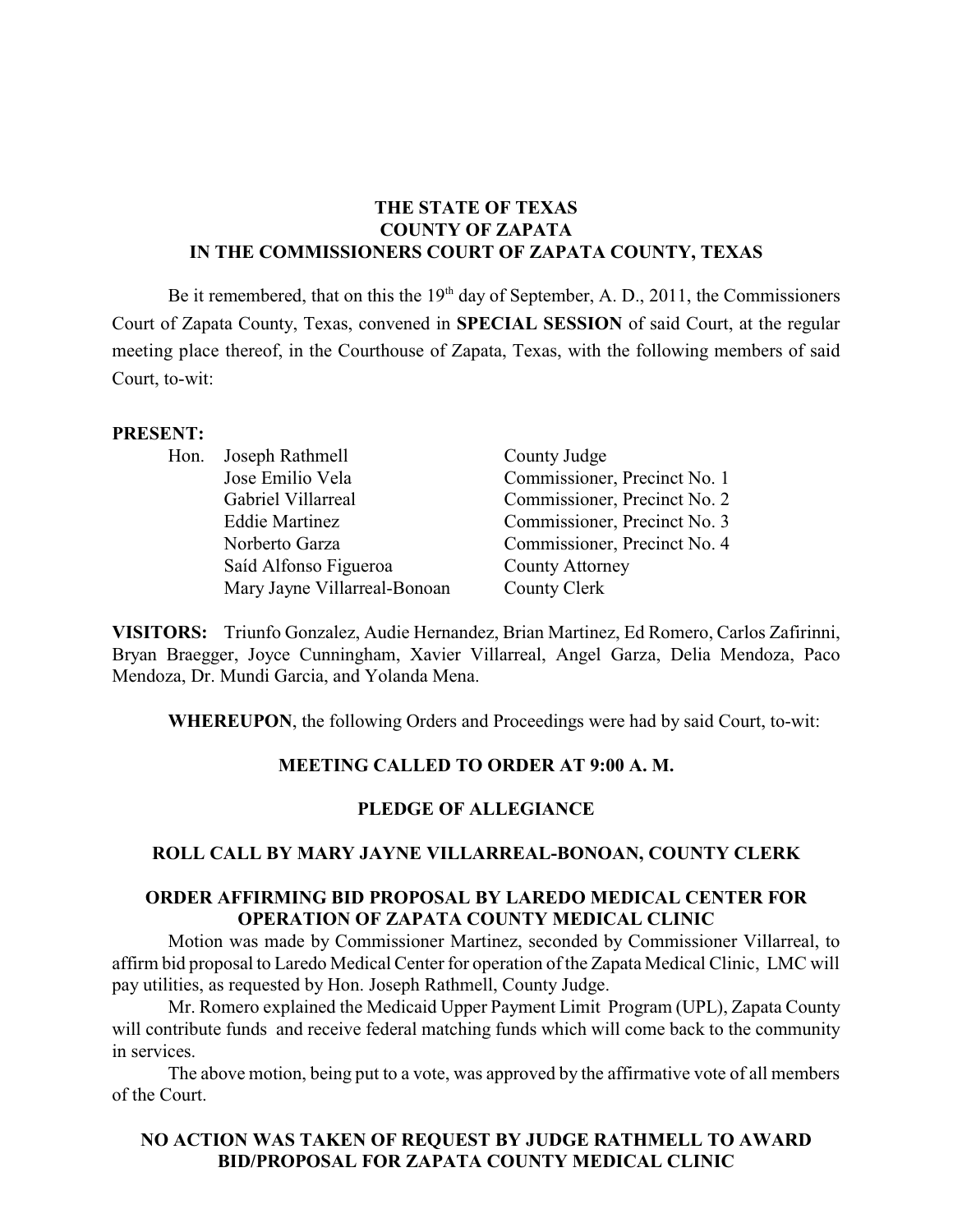## **ORDER REAFFIRMING AFFILIATION AGREEMENT WITH LAREDO MEDICAL CLINIC IN ORDER TO ALLOW PARTICIPATION IN TEXAS MEDICAID PROGRAM'S PRIVATE HOSPITAL UPPER PAYMENT LIMIT (UPL) PROGRAM**

Motion was made byCommissioner Martinez, seconded byCommissioner Vela, to reaffirm our affiliation agreement with Laredo Medical Clinic in order to allow Laredo Medical Clinic to participate in the Texas Medicaid Program's Private Hospital Upper Payment Limit ("UPL") Program as requested by Hon. Joseph Rathmell, County Judge.

The above motion, being put to a vote, was approved by the affirmative vote of all members of the Court.

## **ORDER APPROVING PURCHASE OF ROLLER SHELVED AND BINDERS FOR RECORDS ROOM FOR COUNTY CLERK'S OFFICE TO BE PAID FROM COUNTY CLERK'S RECORDS MANAGEMENT AND PRESERVATION FUND**

Motion was made by Commissioner Garza, seconded by Commissioner Villarreal, to approve the purchase of roller shelves and binders for the County Clerk's records room in an estimated amount of \$6,364.00 to be paid from County Clerk's Records Management and Preservation fund as requested by Mary Jayne Villarreal-Bonoan, County Clerk.

The above motion, being put to a vote, was approved by the affirmative vote of all members of the Court.

### **ORDER APPROVING LINE ITEM TRANSFER**

Motion was made by Commissioner Villarreal, seconded by Commissioner Garza, to approve the following line item transfer:

From County Judge's Office 10-400-310 Supplies \$1,500.00 To County Judge's Office 10-400-400 Indigent Defense (County Court) \$1,500.00 in order to meet budget requirements as requested by Hon. Joseph Rathmell, County Judge.

The above motion, being put to a vote, was approved by the affirmative vote of all members of the Court.

### **MOTION WAS MADE BY COMMISSIONER VELA, SECONDED BY COMMISSIONER VILLARREAL, TO ENTER INTO EXECUTIVE SESSION**

# **MOTION WAS MADE BY COMMISSIONER GARZA, SECONDED BY COMMISSIONER VELA, TO RETURN TO REGULAR SESSION**

## **ORDER APPROVING PURCHASE OF PROPERTY LOCATED IN ZAPATA COUNTY AND IDENTIFIED AS LOT 509 LAGO HALCON AREA B**

Motion was made byCommissioner Vela, seconded byCommissioner Villarreal, to approve the purchase of property located in Zapata County and identified as Lot 509 Lago Halcon Area B Real Property Inventory Section 2 owned by Falcon Lake Est II Inc., in an amount not to exceed